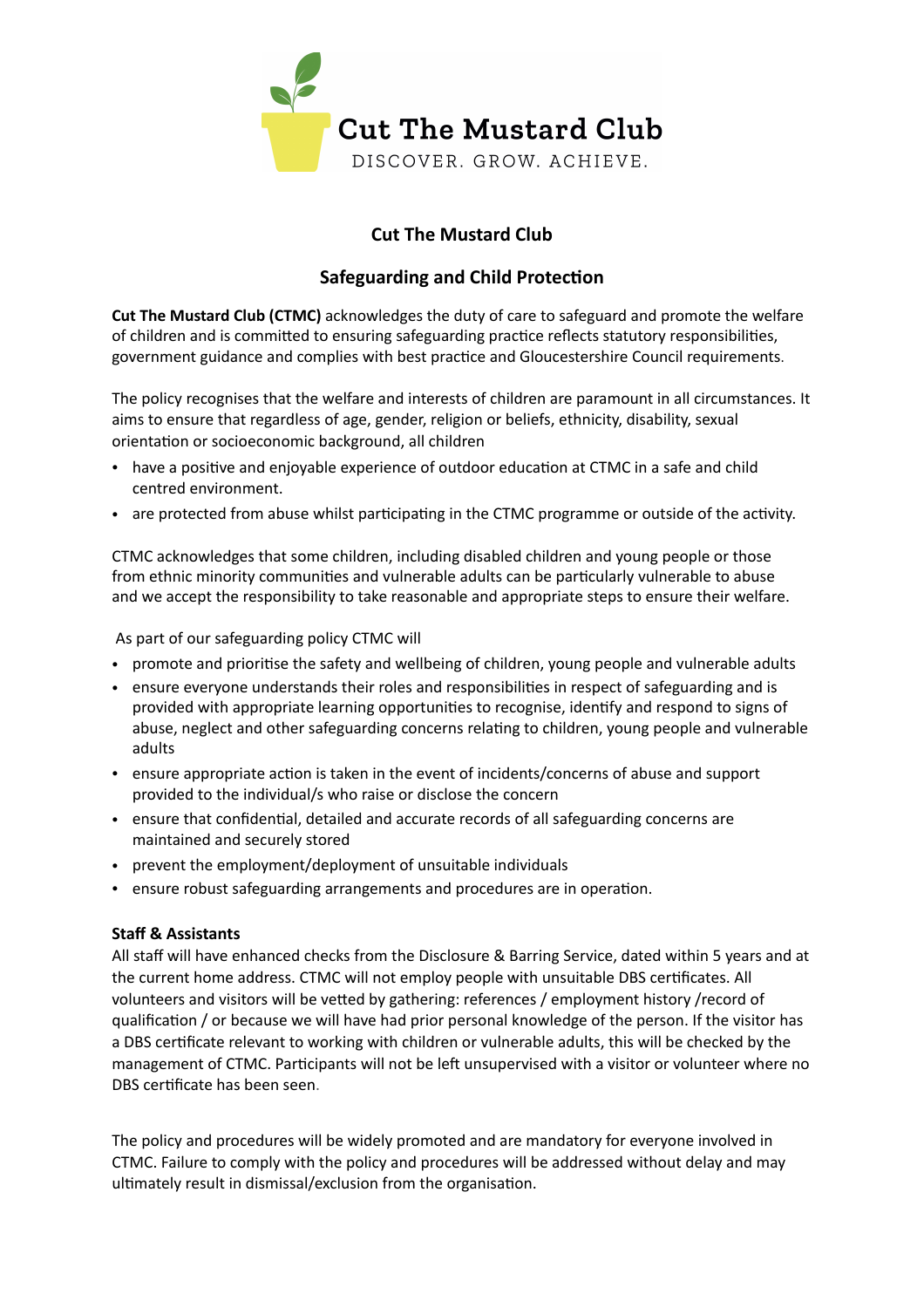Adults working with CTMC need to appreciate that when children feel comfortable and content, when their instinct to trust and risk take is encouraged, they may be moved to disclose information which they might have otherwise kept to themselves. Any volunteer, or member of staff, who finds that a child is telling them something that concerns them should follow the course of action set out below in simple steps:

- 1. **Listen** to the pupil but ask NO leading questions. Allow the child to lead the discussion but do not press for details.
- 2. **Keep calm and offer reassurance.** Accept what the child says without challenge.
- 3. **Make NO promises**. You cannot 'keep a secret'. You should make it understood that there are limits to confidentiality at the start of the disclosure.
- 4. **Inform** the Child Protection Officer: Mrs Hana Brierley.
- 5. Keep an accurate, **written record** of the conversation, including the date, the time, the place the conversation occurred in and the essence of what was said and done by whom and in whose presence. Keep the record secure and hand it to the CPO.

### **Disclosures, Recording & Reporting**

Appropriate steps will be taken where concerns arise regarding the safety of a participant. Concerns will be reported to a designated safeguarding person and we will ensure that disclosures are responded to sensitively and appropriately, in line with current best practise.

- Any concerns will be taken seriously and acted upon immediately
- Positive action will be taken to ensure the protection of participants who are subject to any concerns
- $\bullet$  The safety of the rest of the group will be secured before taking further ac on if on site if a crime has taken place call 999 and report this to the Police.
- Implicated adult(s) will be encouraged to leave the group until the disclosure is officially cleared/action taken.
- All appropriate staff/managers will be informed.
- Relevant information/evidence will be recorded in an appropriate and cooperative manner
- In all child/vulnerable adult protection situations, confidentiality will be maintained at all times by disclosing information only to those who need to know

NSPCC helpline can be used for children 08088005000 or the Care Quality Commission for vulnerable adults 03000616161

CTMC will follow guidance provided by partner organisations and local authorities.

#### **Monitoring**

The policy will be reviewed a year after development and then every three years, or in the following circumstances:

- changes in legislation and/or government guidance
- as required by the Local Safeguarding Children Board or any other governing or advisory body.
- as a result of any other significant change or event.